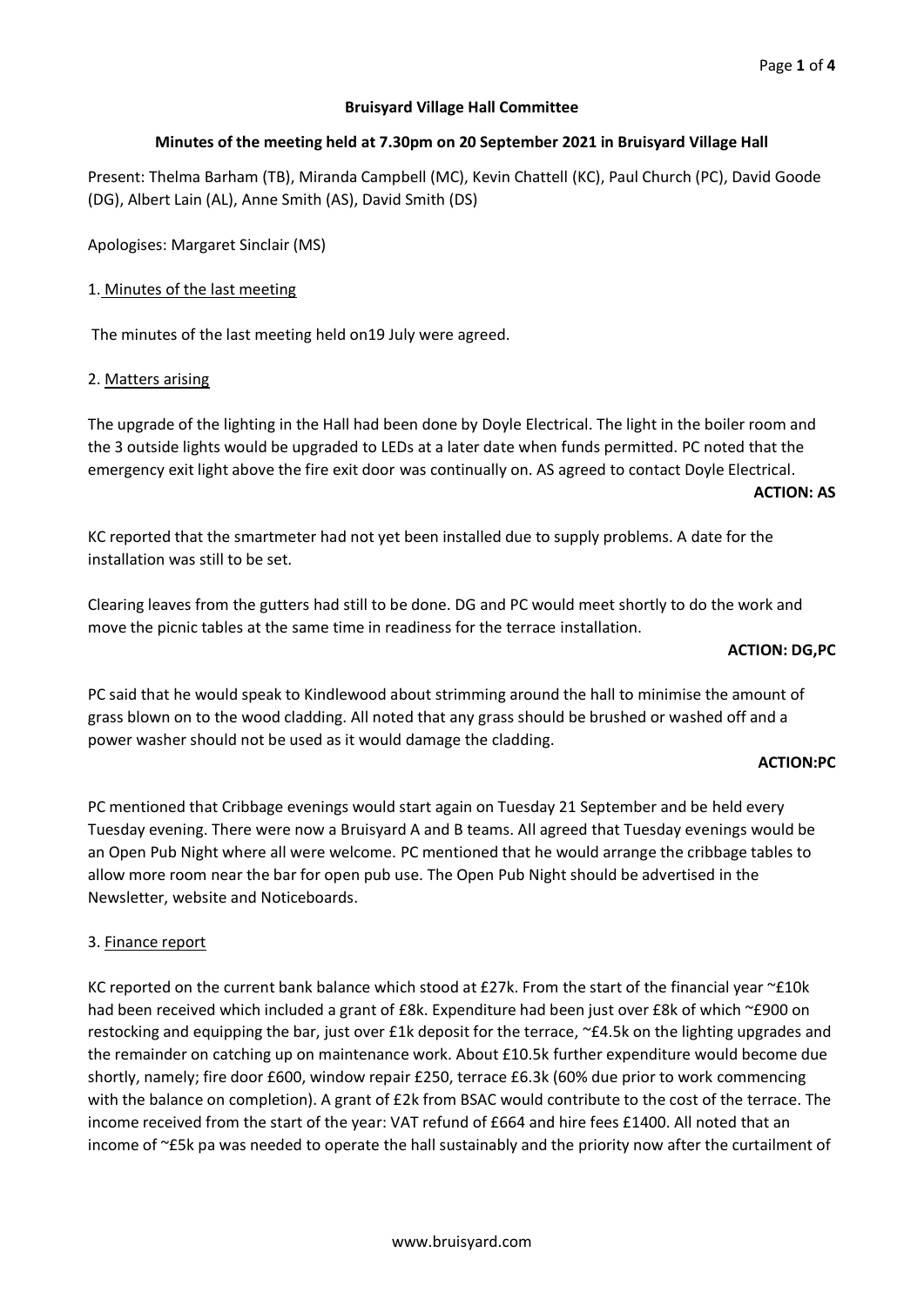activities due to Covid-19 over the past 18 months was to increase hall usage ie. bookings and restore the income from the bar.

# 4. Bookings

All noted that the pilates sessions on Tuesday and Wednesday were now well underway and a bi-weekly craft workshop on Wednesday afternoons.

DG suggested that a film night be reinstated and AL mentioned the film shows being held in Peasenhall Village Hall which were well attended. This will be discussed further at the next meeting.

MC mentioned that advertising the Hall for bookings needs to be improved. The Hall was listed on hallshire.com but the listing on suffolkvillagehalls.co.uk seems to have lapsed. DS agreed to investigate. **ACTION:DS**

# 5. Hire Charges and Conditions of Hire

The updated hire charges document aimed at simplifying the current charging structure was discussed and compared with the charges of other halls. Comments on the proposal had been received in advance of the meeting from KC, MC and AS. The following was agreed and would be implemented by DS;

- Alcohol can only be sold by the Village Hall. The option for a hirer to sell under a temporary licence or the Village Hall licence to be deleted.
- The Charity rate to be deleted and the Regular rate to become Regular/Charity
- The Standard rate to remain the same (£12ph) and the Regular/Charity rate to be increased to £9ph for future bookings ie. for bookings not currently confirmed. The Day, Evening and All-day rates to be amended accordingly. The Regular/Charity rate to be reviewed again in 2022.
- The current Wedding Party rate to be deleted and replaced with a Wedding Package rate of £200 for an All-day booking including the afternoon before and morning after.
- The refundable deposit of £100 would apply to all bookings where food or alcohol was to be consumed. The current retention of £20 for cleaning would be deleted as this can discourage hirers from leaving the hall clean and tidy.
- The bar fee of £40 would now apply for a 3 hour period and can be booked for the afternoon, evening or both with times agreed with the Booking Secreatry and the person staffing the bar.
- For hirers wanting to provide their own alcohol (not for sale), a flat rate corkage fee of £100 would apply.
- The Conditions of Hire has been updated to align with the new online booking and payment system
- For bookings already confirmed for 2022, the current charges would be honoured if lower than the new charges. If the current charges were higher than the new charges, the latter would apply.

**ACTION:DS**

# 6. Opening/Closing Instructions

AS covered the Opening and Closing Instructions document which had been previously circulated. The only change was to add how the dimmable lighting in the main hall is operated. All agreed that a leaflet holder was to be purchased so the Instructions could be placed in the entrance hall.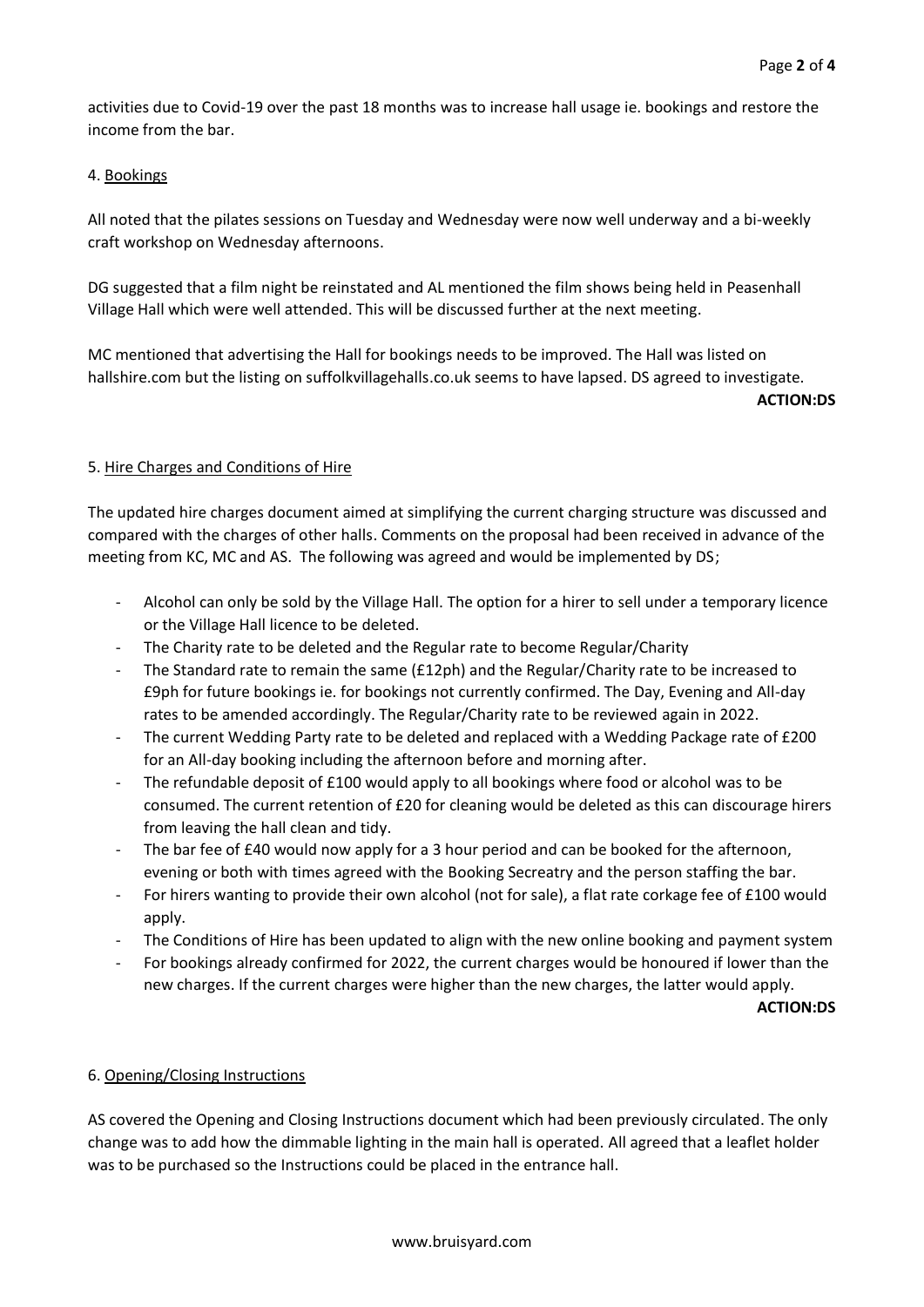# 7. Maintenance Checklist

AS presented the checklist that had been prepared so far but noted that additional items were still to be added. AS and MC would meet to complete the document. KC mentioned that Anglia Fire & Security could do the emergency lighting check at the same time as the fire and security check. KC would enquire to see if this would be a cheaper option.

## **ACTION:AS,MC,KC**

# 8. Terrace

AS reported that a start date of 29 September had been confirmed with the installer. The payment of 60% of the cost was now due for work to commence as planned.

PC asked if the soil removed for the terrace could be used to increase the ground level around the cesspool. PC would investigate this with the installers when work commences.

**ACTION:PC**

The placement of pots around the Hall proposed by PC would be discussed at the next meeting.

## 9. Fire Exit

KC reported that the contract for installing the push bar had been placed with the installer for a cost of £572. The date for doing the work had yet to be set due to supply problems but would now be done after the terrace work had been fully completed.

## 10. Cesspool/Septic Tank

MC had met with Binders a month ago who had inspected the tank and could detect little odour and that the level was not being particularly high. Binders thought that a leakage from the tank was unlikely. Their assessment was that a treatment plant was not appropriate due to the peaky usage of the Hall. They also had concerns over the installation of a septic tank and filtration field due to the possible ground water level in winter months. The recommendation from Binders was to monitor the water usage and spot any leaks that may occur. MC would arrange for Binders to return in early November to pump out the cesspool and inspect the tank. The cost would be ~£200. Any small cracks could then be repaired with a liquid resin. A major crack however would mean that a new cesspool would be needed, the likely cost being ~£3k. The view from Binders was that repairing the cesspool was the best option and that it should emptied once a year. The ground level around the cesspool could also be raised to minimise surface water flowing into the tank.

# 11. Proposals for future events

AL covered the proposal made at the last meeting for a gardening talk by Matt Tantum Brown. A tentative date of Sat 13 November had been discussed but in view of the current Covid-19 status it would be more appropriate to arrange the talk for early/mid March when the gardening season starts to get underway.